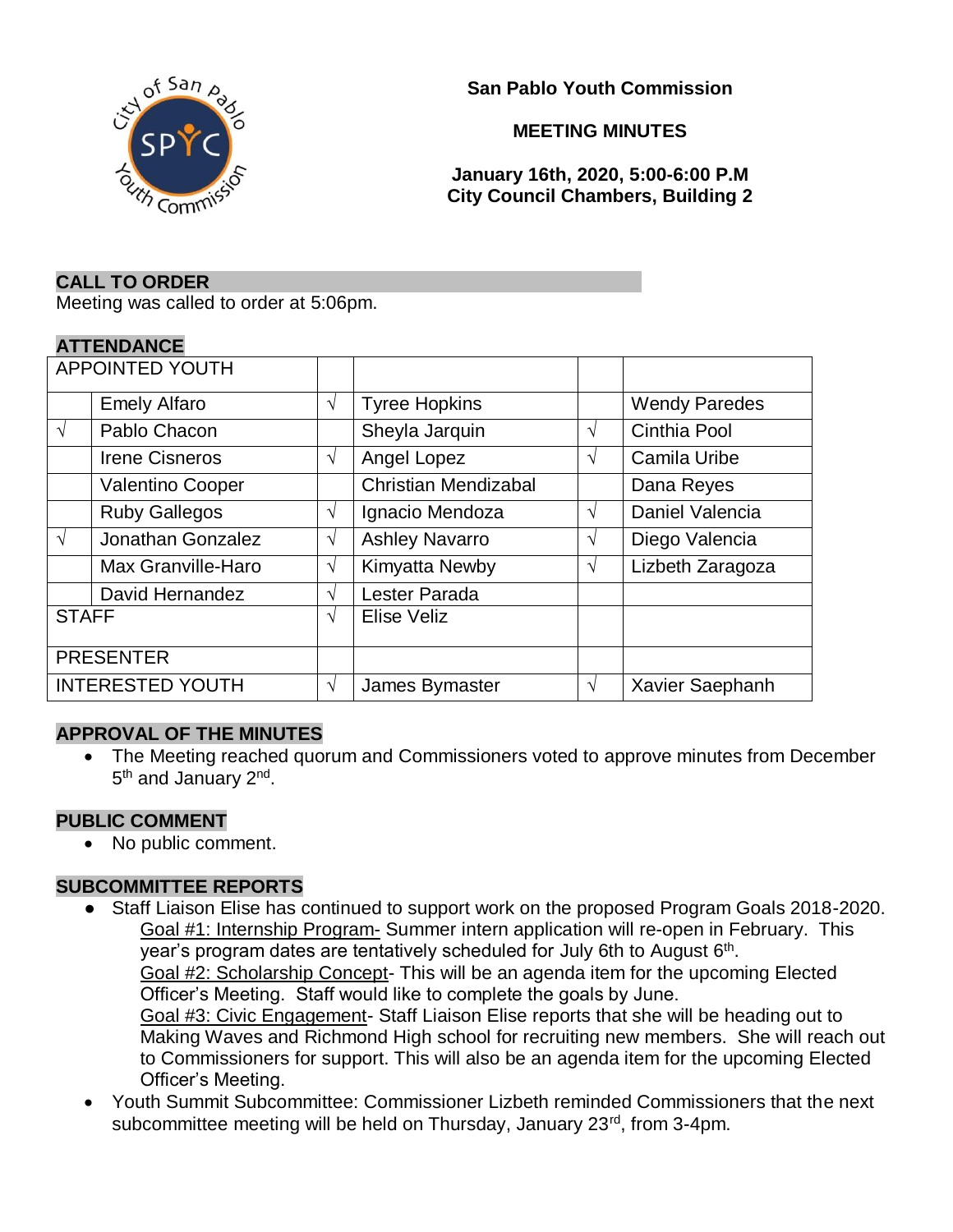## **OLD BUSINESS**

• Get Real Academy 2020- Commissioner Lizbeth reminded all Senior girl Commissioners to reach connect with Staff Liaison Elise, if they are interested in attending the event on Thursday, March 5<sup>th</sup>.

# **NEW BUSINESS**

- New Officer Elections- Staff Liaison Elise reviewed the Commissioner nominations. Each nominee gave a one-minute speech. Voted Positions: **Chair Nominations:** Wendy, Ashley, and Lizbeth **Voted**: Lizbeth **Vice Chair Nominations:** Camila and Lester **Voted**: Kamila **Secretary Nominations:** Angel and Irene **Voted:** Angel **Public Relations Officer Nominations:** Christian and Tyree. **Voted:** Tyree **Event Coordinator Nominations:** Valentino and Ashley **Voted:** Ashley **Treasurer Nominations:** Daniel, Diego, and Cinthia **Voted**: Cinthia **Assistant to the Staff Liaison Nomination:** Lester **Voted**: Lester
- Elected Officers Meeting- Chair Lizbeth opened up discussion on when the Officers should meet. Newly elected officers agreed on Friday, January 24<sup>th</sup>, from 4-6pm, for the meeting. Staff Liaison Elise will send out the meeting reminder.
- Oath and Code of Conduct- Commissioner Kimyatta informed the Commission about both documents. Staff Liaison Elise provided Commissioners with a summary of the Code of Conduct. Elise requested that the Commissioners sign and return both papers.
- Youth Summit Framework- Staff Liaison Elise reminded Commissioners of the survey, sent via text message, that was in lieu of the last subcommittee meeting. Commissioners voted on the following survey items:

**Question:** Should the SPYC be a group that leads and challenges other youth groups? Or, should each Commissioner head their own youth group through schools, clubs, etc? **Voted:** The SPYC will be group that leads and challenges other youth groups **Question:** How long should the challenge last? **Voted**: A two-week challenge **Question:** What day should the Youth Summit be? Voted: Saturday, April 18<sup>th,</sup> 2020

- SP SIP 2020 Interest List: Chair Lizbeth distributed a sign-up sheet.
- New City Hall: Chair Lizbeth informed the Commissioners that they new City Hall would open up on Monday, April  $6<sup>th</sup>$ . She informed the Commissioners that their first meeting in the new City Hall will be on Thursday, April 16<sup>th</sup>. Chair Lizbeth asked the Youth Commissioners if they were interested in having a celebration or tour of the new City Hall. **Voted:** Commissioners will work with Staff Liaison Elise for an SPYC City Hall Tour/Celebration.
- Census 2020- Staff Liaison Elise asked the Commissioners if they knew about the 2020 census and how the City of San Pablo will be supporting the 2020 census. Commissioners were unsure. Elise informed the Commissioners that they Community & Economic Development Department & Public Works staff offered to present census information to the